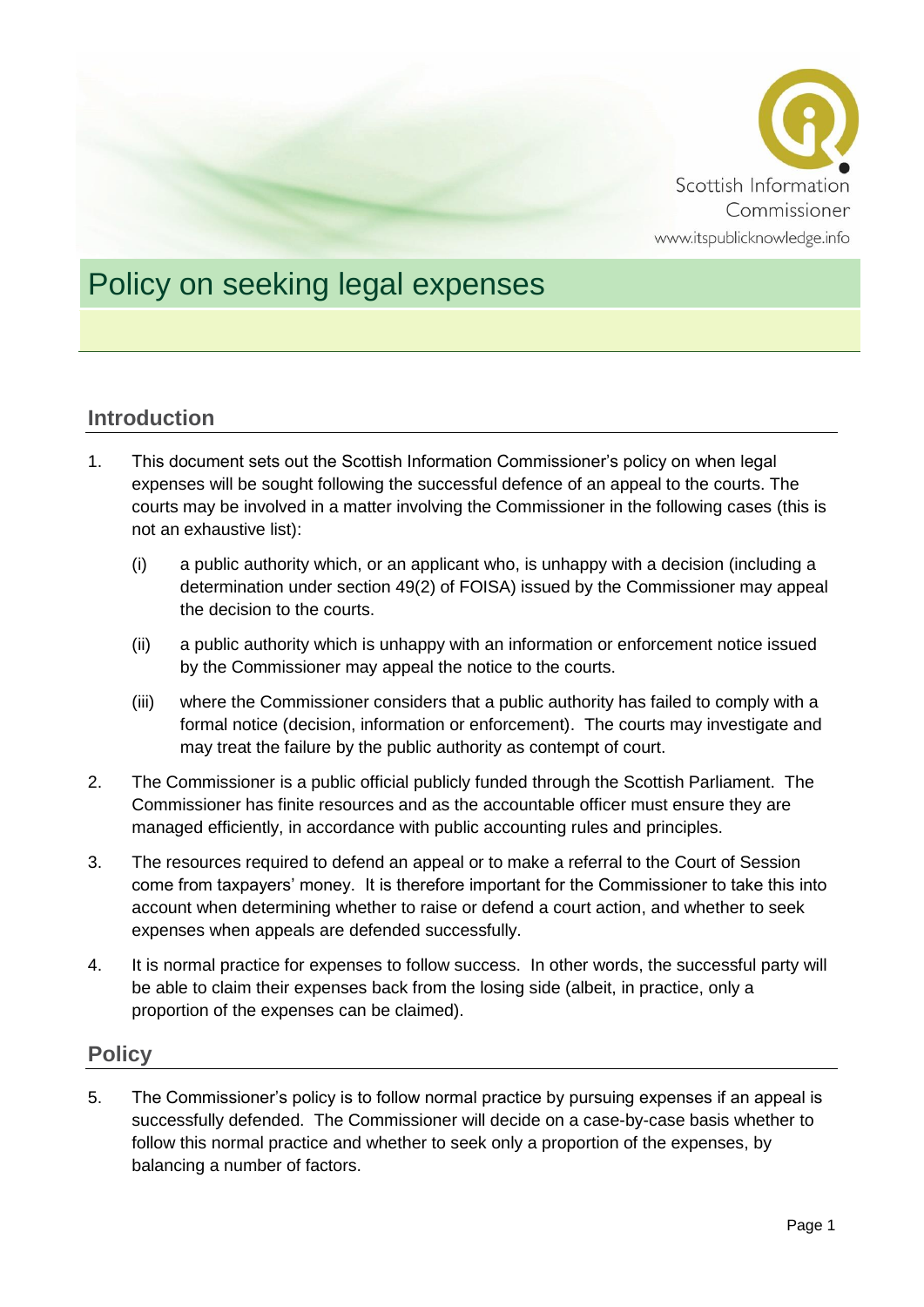- 6. Factors supporting following normal practice include:
	- (i) The applicant is a public authority, company or other entity
	- (ii) The Court concluded that there was no point of law stated in the grounds of appeal
	- (iii) The Commissioner did not agree the appeal was required to clarify interpretation of legislation
	- (iv) The applicant is not legally aided
- 7. Factors against following normal practice
	- (i) The applicant is legally aided
	- (ii) The Commissioner agreed the appeal was required to determine a legal point at issue
	- (iii) The Commissioner agreed the appeal was required to clarify interpretation of legislation
- 8. The Commissioner may choose to depart from this policy at any time where the Commissioner considers it reasonable to do so. If the Commissioner does depart from this policy, the reasons for doing so will be recorded.

#### **Contact us**

**Scottish Information Commissioner** Kinburn Castle Doubledykes Road St Andrews, Fife KY16 9DS

t 01334 464610 f 01334 464611 enquiries@itspublicknowledge.info

#### **[www.itspublicknowledge.info](http://www.itspublicknowledge.info/)**

© Scottish Information Commissioner 2021

You may use and re-use this information (not including logos) free of charge in any format or medium, under the terms of the Open Government Licence v3.0. To view this licence, visit <http://www.nationalarchives.gov.uk/doc/open-government-licence/version/3/>